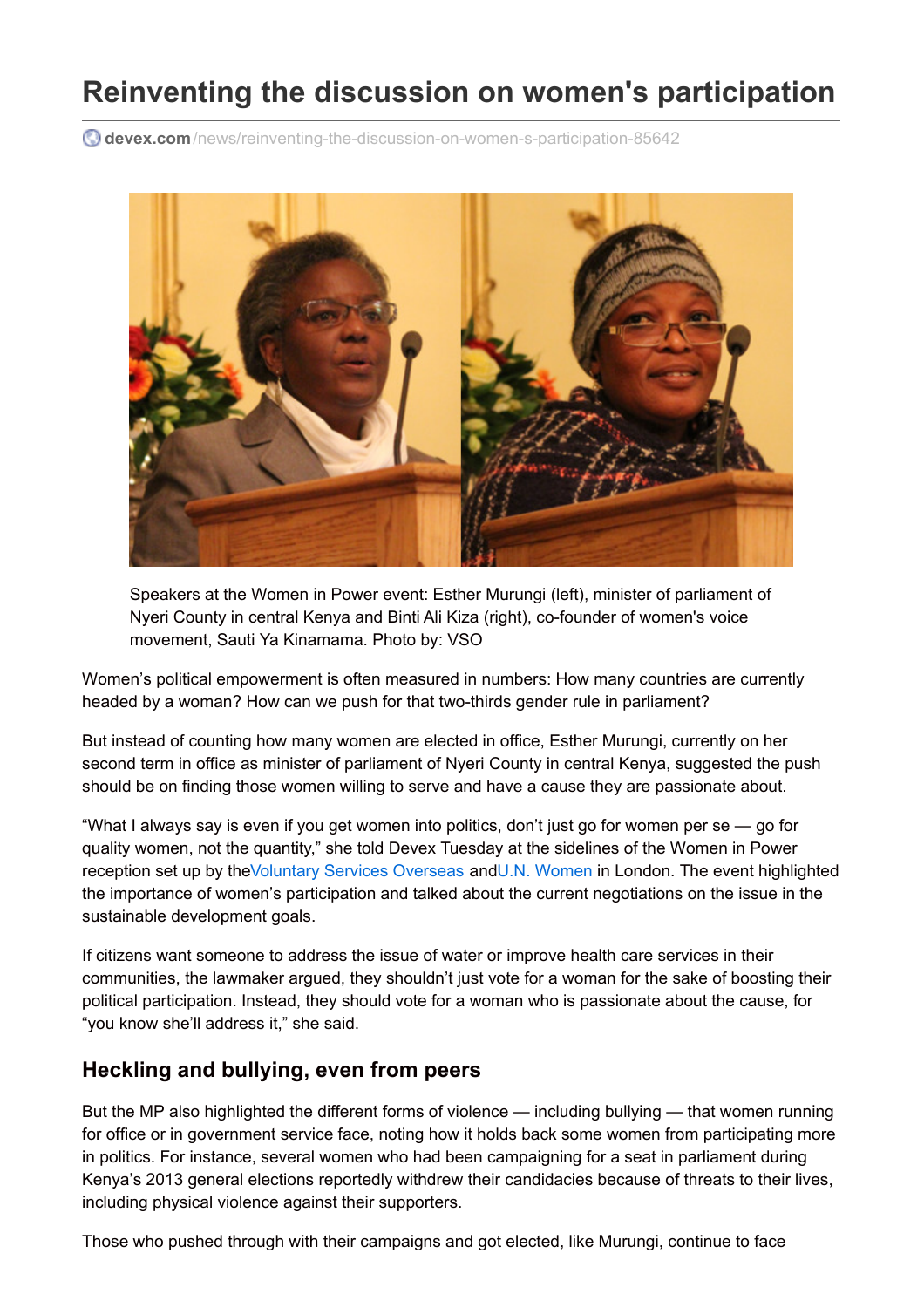intimidation from their peers, even within party lines.

Murungi remembers being screamed down by what she described as "hooligans" brought by her male rivals while making a speech in public prior to her appointment as minister for gender and children's affairs in 2008, and later on as minister for special program in 2010.

She also recalled having to wear tights under long skirts to avoid being exposed in public by those who are notorious for lifting female candidates' skirts, and that male MPs are just as difficult to engage on women's rights.

"They think a woman should not be elected. Not because you couldn't do it, not for anything else, but because this is their terrain," she said.

### **Women against women**

But men aren't the only problem when it comes to women's empowerment.

Binti Ali Kiza co-founded women's voice movement Sauti Ya Kinamama in 2011. Based in Likoni, Kenya, the women's rights advocate notes the community-based organization now has 6,500 members throughout the coastal region, a huge jump from the 50 members it had when it started.

Even so, Kiza, who has been fighting cultural practices that are pushing women deeper into poverty and providing them unequal rights, continues to meet resistance from women who do not support their work.

"[There are] women [who] are afraid [and] don't want to talk, even if their right has been violated," she said. But the activist wryly noted that some women just don't like what they do. "They say we don't have work to do, we don't respect our husbands, and we're like prostitutes [because we're pushing for women's rights]."

Money is an issue as well, she realized. In trying to spread the message to communities for example, Kiza claims she had to resort to open spaces as she couldn't even rent a hall with her organization's limited funding. This lack of funding has even rendered her incapable of providing much-needed assistance sometimes.

Kiza recalled one instance when she wanted to support a victim of sexual violence. But she couldn't bring the victim to the police station or to the hospital as doing so required money she didn't have.

"I want to follow up the case to the court, but I don't have money," she said.

## **Don't keep the males out**

Focusing on girls and women's rights though can elicit feelings of isolation among boys and men who might feel that their rights aren't being respected and their needs aren't being addressed.

Whenever Kiza's organization conducts forums in schools to educate girls about their rights, the boys would also be coming to them and ask: "Why girls? What about us?"

"So at this point, we involve all — man, girl, boy and community at large," the activist said.

The approach, usually done through what Kiza calls "outreach meetings," works to the advantage of girls and women, she claims.

"To help a girl, if there is a problem at the community, the boy child and the man will say, 'that is your problem.' But if we involve all of them, they [will realize] this is our problem," she concluded.

#### *[Corinne](https://www.devex.com/en/people/1061012) Podger contributed reporting.*